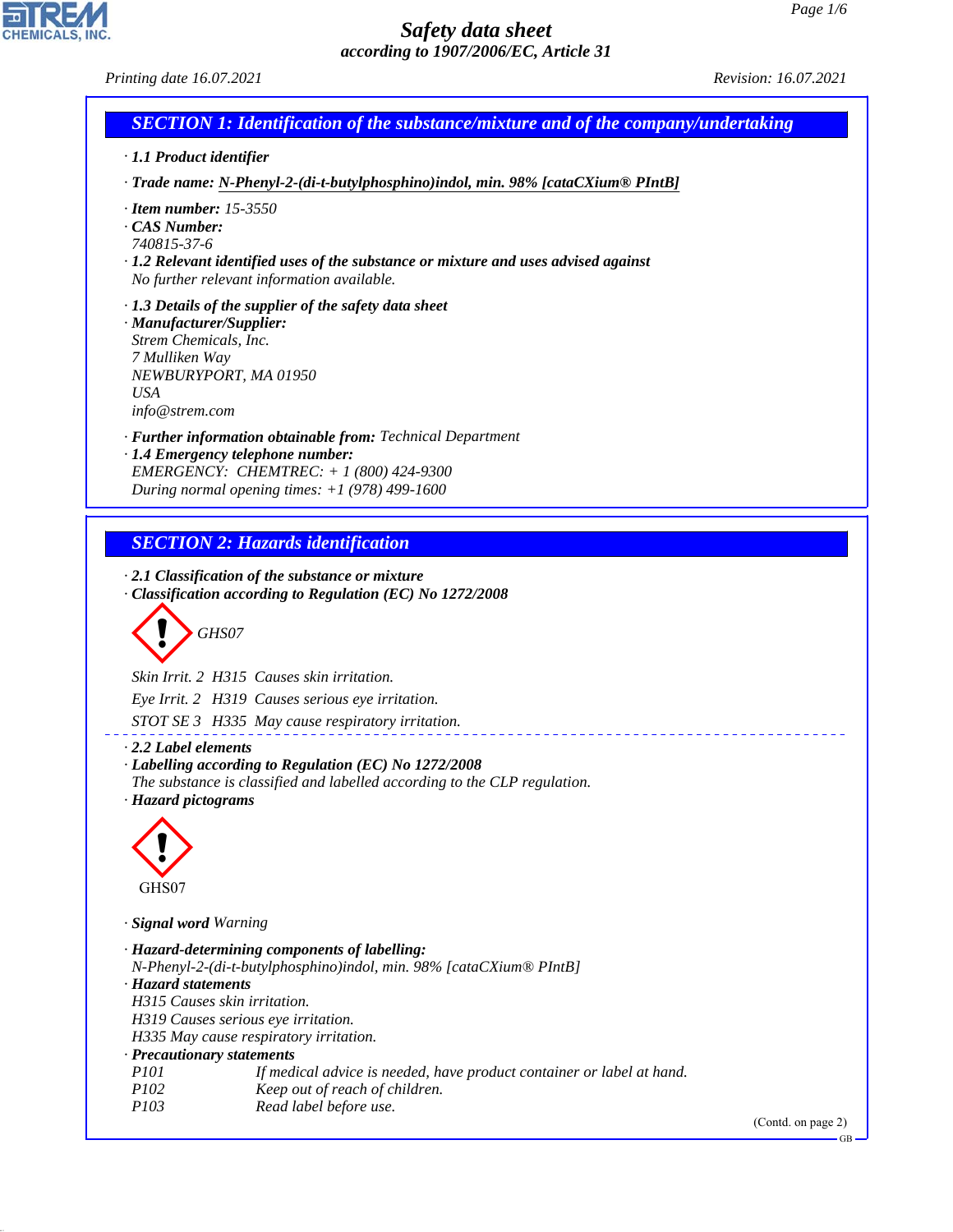*Printing date 16.07.2021 Revision: 16.07.2021*

*Trade name: N-Phenyl-2-(di-t-butylphosphino)indol, min. 98% [cataCXium® PIntB]*

|                           | (Contd. of page $1$ )                                                                                 |
|---------------------------|-------------------------------------------------------------------------------------------------------|
| P <sub>231</sub>          | Handle under inert gas.                                                                               |
| P <sub>222</sub>          | Do not allow contact with air.                                                                        |
|                           | P305+P351+P338 IF IN EYES: Rinse cautiously with water for several minutes. Remove contact lenses, if |
|                           | present and easy to do. Continue rinsing.                                                             |
| $P403 + P233$             | Store in a well-ventilated place. Keep container tightly closed.                                      |
| P422                      | Store contents under inert gas.                                                                       |
| <i>P501</i>               | Dispose of contents/container in accordance with local/regional/national/international                |
|                           | regulations.                                                                                          |
| $\cdot$ 2.3 Other hazards |                                                                                                       |

*· Results of PBT and vPvB assessment*

*· PBT: Not applicable.*

*· vPvB: Not applicable.*

#### *SECTION 3: Composition/information on ingredients*

*· 3.1 Chemical characterisation: Substances*

*· CAS No. Description*

*740815-37-6 N-Phenyl-2-(di-t-butylphosphino)indol, min. 98% [cataCXium® PIntB]*

#### *SECTION 4: First aid measures*

*· 4.1 Description of first aid measures*

- *· After inhalation: In case of unconsciousness place patient stably in side position for transportation.*
- *· After skin contact: Immediately wash with water and soap and rinse thoroughly.*
- *· After eye contact:*
- *Rinse opened eye for several minutes under running water. If symptoms persist, consult a doctor.*

*· After swallowing: If symptoms persist consult doctor.*

- *· 4.2 Most important symptoms and effects, both acute and delayed No further relevant information available.*
- *· 4.3 Indication of any immediate medical attention and special treatment needed*
- *No further relevant information available.*

#### *SECTION 5: Firefighting measures*

*· 5.1 Extinguishing media*

- *· Suitable extinguishing agents: Use fire extinguishing methods suitable to surrounding conditions.*
- *· 5.2 Special hazards arising from the substance or mixture No further relevant information available.*
- *· 5.3 Advice for firefighters*
- *· Protective equipment: No special measures required.*

#### *SECTION 6: Accidental release measures*

*· 6.1 Personal precautions, protective equipment and emergency procedures Not required.*

*· 6.2 Environmental precautions: No special measures required.*

*· 6.3 Methods and material for containment and cleaning up: Dispose contaminated material as waste according to item 13. Ensure adequate ventilation.*

*· 6.4 Reference to other sections*

44.1.1

*See Section 7 for information on safe handling. See Section 8 for information on personal protection equipment.*

(Contd. on page 3)

GB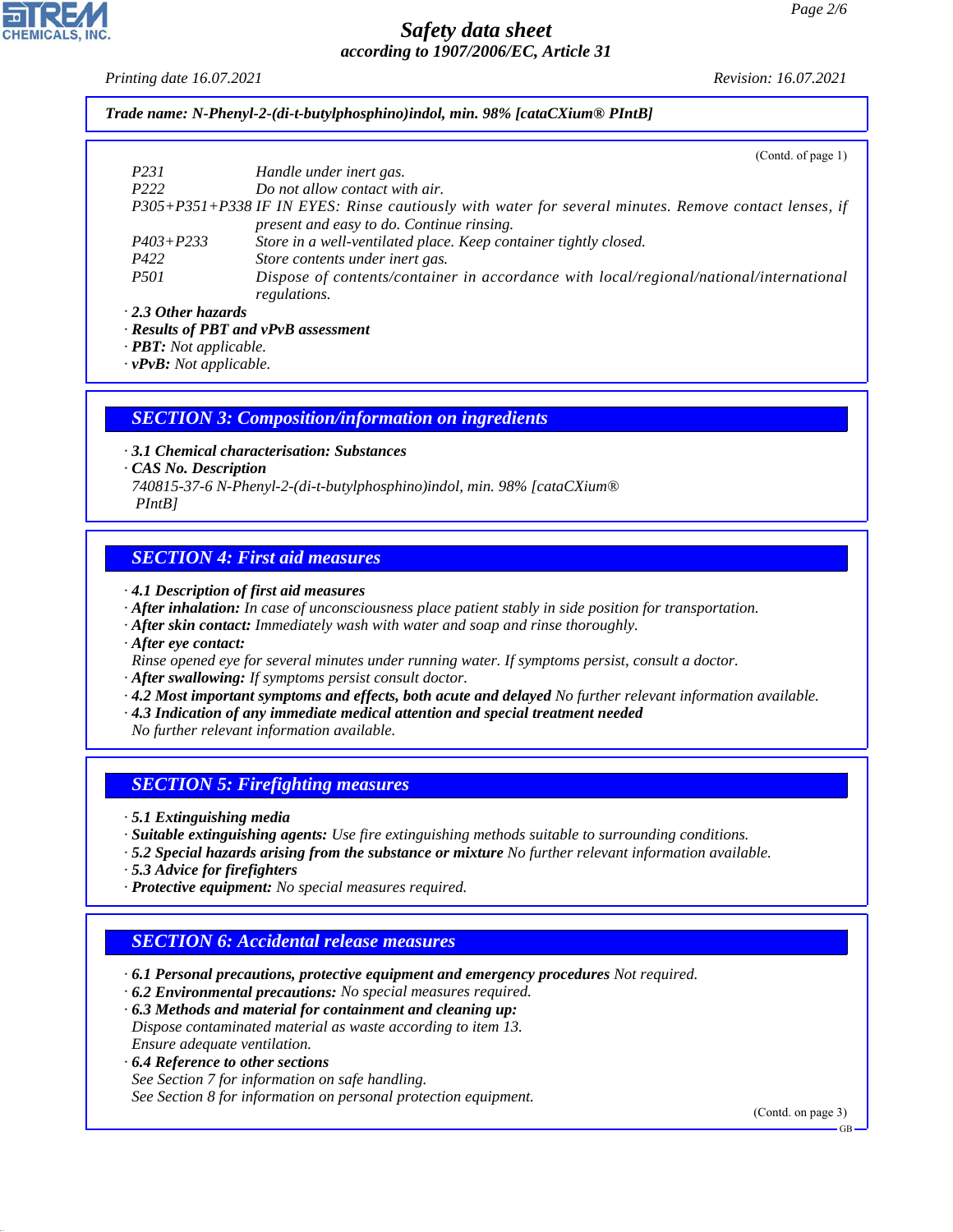*Printing date 16.07.2021 Revision: 16.07.2021*

*Trade name: N-Phenyl-2-(di-t-butylphosphino)indol, min. 98% [cataCXium® PIntB]*

*See Section 13 for disposal information.*

#### *SECTION 7: Handling and storage*

- *· 7.1 Precautions for safe handling Open and handle receptacle with care.*
- *· Handling: Handle under inert gas.*
- *· Information about fire and explosion protection: No special measures required.*
- *· 7.2 Conditions for safe storage, including any incompatibilities*
- *· Storage: Store contents under inert gas.*
- *· Requirements to be met by storerooms and receptacles: No special requirements.*
- *· Information about storage in one common storage facility: Not required.*
- *· Further information about storage conditions: Keep container tightly sealed.*
- *· 7.3 Specific end use(s) No further relevant information available.*

*SECTION 8: Exposure controls/personal protection*

*· Additional information about design of technical facilities: No further data; see item 7.*

- *· 8.1 Control parameters*
- *· Ingredients with limit values that require monitoring at the workplace: Not required.*
- *· Additional information: The lists valid during the making were used as basis.*
- *· 8.2 Exposure controls*
- *· Personal protective equipment:*
- *· General protective and hygienic measures: Keep away from foodstuffs, beverages and feed. Immediately remove all soiled and contaminated clothing Wash hands before breaks and at the end of work. Avoid contact with the eyes and skin.*
- *· Respiratory protection:*

*In case of brief exposure or low pollution use respiratory filter device. In case of intensive or longer exposure use self-contained respiratory protective device.*

*· Protection of hands:*



44.1.1

\_S*Protective gloves*

*The glove material has to be impermeable and resistant to the product/ the substance/ the preparation.*

*Due to missing tests no recommendation to the glove material can be given for the product/ the preparation/ the chemical mixture.*

*Selection of the glove material on consideration of the penetration times, rates of diffusion and the degradation · Material of gloves*

*The selection of the suitable gloves does not only depend on the material, but also on further marks of quality and varies from manufacturer to manufacturer.*

*· Penetration time of glove material*

*The exact break through time has to be found out by the manufacturer of the protective gloves and has to be observed.*

(Contd. on page 4)

GB



(Contd. of page 2)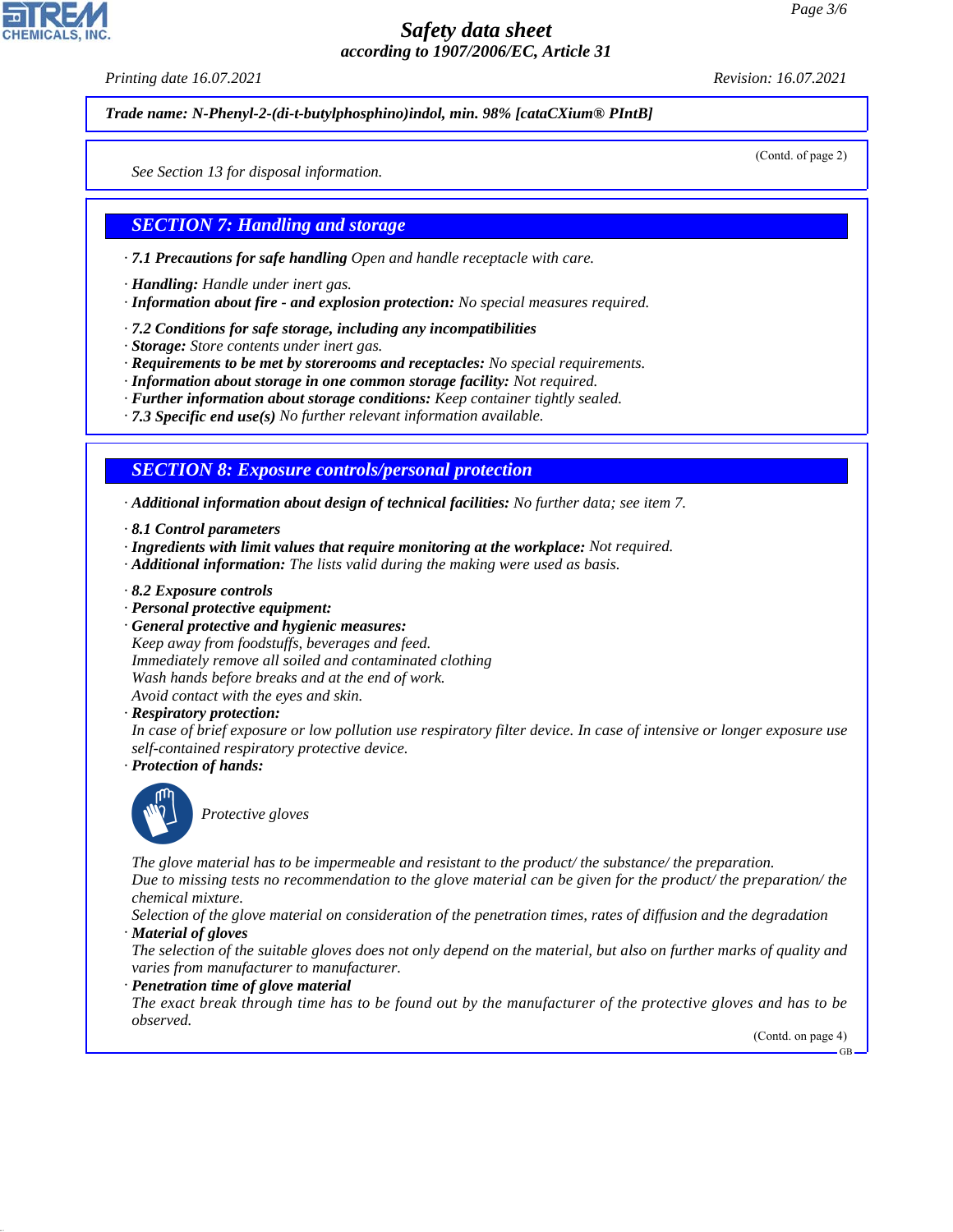*Printing date 16.07.2021 Revision: 16.07.2021*

CHEMICALS, INC.

|                                                                                         |                                               | (Contd. of page 3) |
|-----------------------------------------------------------------------------------------|-----------------------------------------------|--------------------|
| $\cdot$ Eye protection:                                                                 |                                               |                    |
|                                                                                         |                                               |                    |
| Tightly sealed goggles                                                                  |                                               |                    |
| · 9.1 Information on basic physical and chemical properties                             |                                               |                    |
| · General Information                                                                   |                                               |                    |
| $\cdot$ Appearance:                                                                     |                                               |                    |
| Form:                                                                                   | Powder                                        |                    |
| Colour:<br>$\cdot$ Odour:                                                               | Light yellow<br><b>Odourless</b>              |                    |
| · Odour threshold:                                                                      | Not determined.                               |                    |
|                                                                                         |                                               |                    |
| $\cdot$ pH-value:                                                                       | Not applicable.                               |                    |
| Change in condition                                                                     |                                               |                    |
| Melting point/freezing point:<br>Initial boiling point and boiling range: Undetermined. | Undetermined.                                 |                    |
|                                                                                         |                                               |                    |
| · Flash point:                                                                          | Not applicable.                               |                    |
| · Flammability (solid, gas):                                                            | Not determined.                               |                    |
| · Ignition temperature:                                                                 |                                               |                    |
| Decomposition temperature:                                                              | Not determined.                               |                    |
| · Auto-ignition temperature:                                                            | Not determined.                               |                    |
| $\cdot$ Explosive properties:                                                           | Product does not present an explosion hazard. |                    |
| · Explosion limits:                                                                     |                                               |                    |
| Lower:                                                                                  | Not determined.                               |                    |
| <b>Upper:</b>                                                                           | Not determined.                               |                    |
| · Vapour pressure:                                                                      | Not applicable.                               |                    |
| $\cdot$ Density:                                                                        | Not determined.                               |                    |
| · Relative density                                                                      | Not determined.                               |                    |
| · Vapour density                                                                        | Not applicable.                               |                    |
| $\cdot$ Evaporation rate                                                                | Not applicable.                               |                    |
| · Solubility in / Miscibility with                                                      |                                               |                    |
| water:                                                                                  | Insoluble.                                    |                    |
| · Partition coefficient: n-octanol/water:                                               | Not determined.                               |                    |
| · Viscosity:                                                                            |                                               |                    |
| Dynamic:                                                                                | Not applicable.                               |                    |
| Kinematic:                                                                              | Not applicable.                               |                    |
| · Solvent content:                                                                      |                                               |                    |
| Organic solvents:                                                                       | $0.0\%$                                       |                    |
| $VOC$ (EC)                                                                              | $0.00\%$                                      |                    |
| <b>Solids content:</b>                                                                  | 100.0%                                        |                    |
|                                                                                         | No further relevant information available.    |                    |

# *SECTION 10: Stability and reactivity*

44.1.1

*· 10.1 Reactivity No further relevant information available.*

GB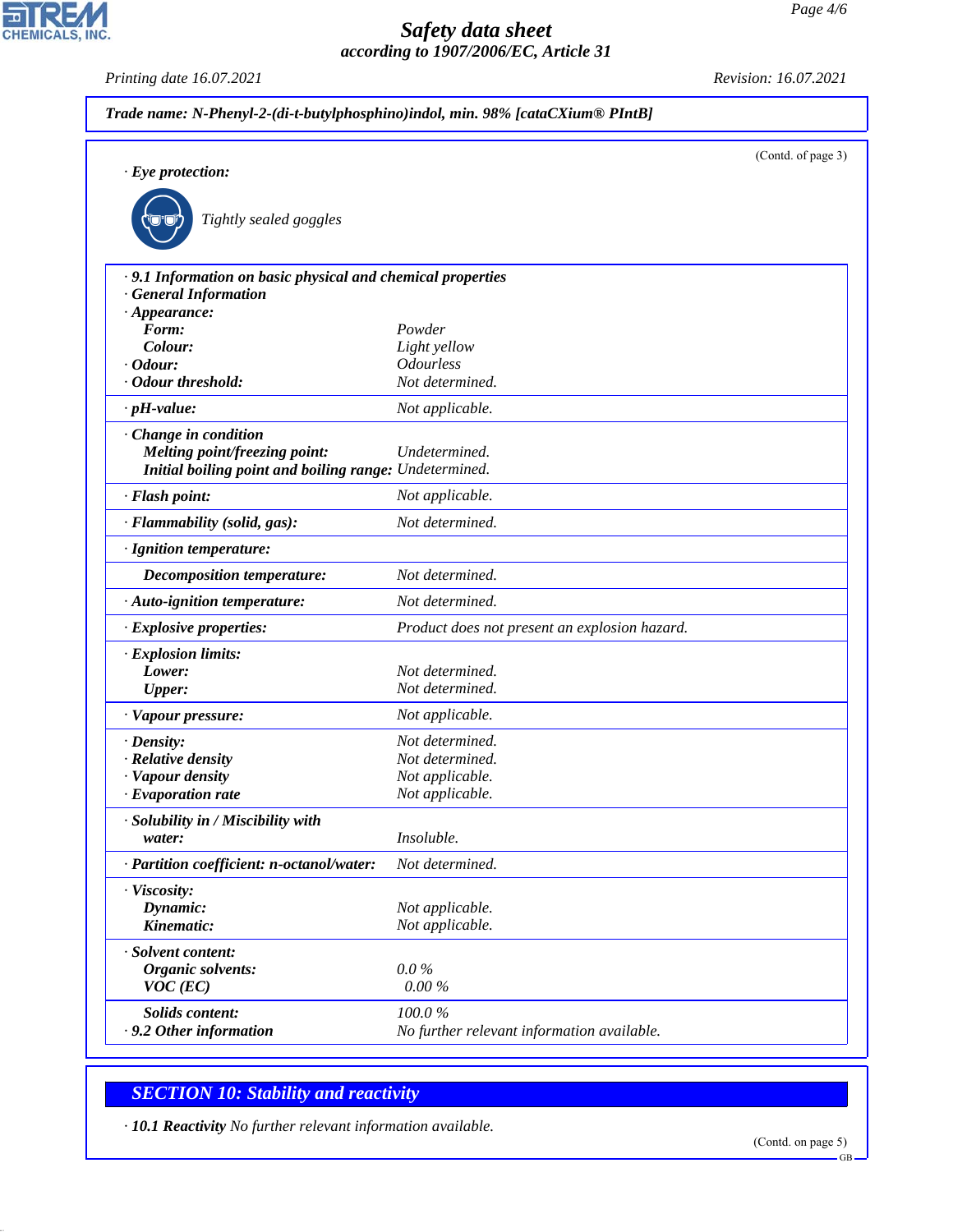*Printing date 16.07.2021 Revision: 16.07.2021*

(Contd. of page 4)

*Trade name: N-Phenyl-2-(di-t-butylphosphino)indol, min. 98% [cataCXium® PIntB]*

- *· 10.2 Chemical stability*
- *· Thermal decomposition / conditions to be avoided: No decomposition if used according to specifications.*
- *· 10.3 Possibility of hazardous reactions No dangerous reactions known.*
- *· 10.4 Conditions to avoid No further relevant information available.*
- *· 10.5 Incompatible materials: No further relevant information available.*
- *· 10.6 Hazardous decomposition products: No dangerous decomposition products known.*

## *SECTION 11: Toxicological information*

- *· 11.1 Information on toxicological effects*
- *· Acute toxicity Based on available data, the classification criteria are not met.*
- *· Primary irritant effect:*
- *· Skin corrosion/irritation*
- *Causes skin irritation.*
- *· Serious eye damage/irritation*
- *Causes serious eye irritation.*
- *· Respiratory or skin sensitisation Based on available data, the classification criteria are not met.*
- *· CMR effects (carcinogenity, mutagenicity and toxicity for reproduction)*
- *· Germ cell mutagenicity Based on available data, the classification criteria are not met.*
- *· Carcinogenicity Based on available data, the classification criteria are not met.*
- *· Reproductive toxicity Based on available data, the classification criteria are not met.*
- *· STOT-single exposure*
- *May cause respiratory irritation.*
- *· STOT-repeated exposure Based on available data, the classification criteria are not met.*
- *· Aspiration hazard Based on available data, the classification criteria are not met.*

## *SECTION 12: Ecological information*

- *· 12.1 Toxicity*
- *· Aquatic toxicity: No further relevant information available.*
- *· 12.2 Persistence and degradability No further relevant information available.*
- *· 12.3 Bioaccumulative potential No further relevant information available.*
- *· 12.4 Mobility in soil No further relevant information available.*
- *· Additional ecological information:*
- *· General notes: Not known to be hazardous to water.*
- *· 12.5 Results of PBT and vPvB assessment*
- *· PBT: Not applicable.*
- *· vPvB: Not applicable.*
- *· 12.6 Other adverse effects No further relevant information available.*

#### *SECTION 13: Disposal considerations*

- *· 13.1 Waste treatment methods*
- *· Recommendation*

44.1.1

*Must not be disposed together with household garbage. Do not allow product to reach sewage system.*

- *· Uncleaned packaging:*
- *· Recommendation: Disposal must be made according to official regulations.*

(Contd. on page 6)

GB